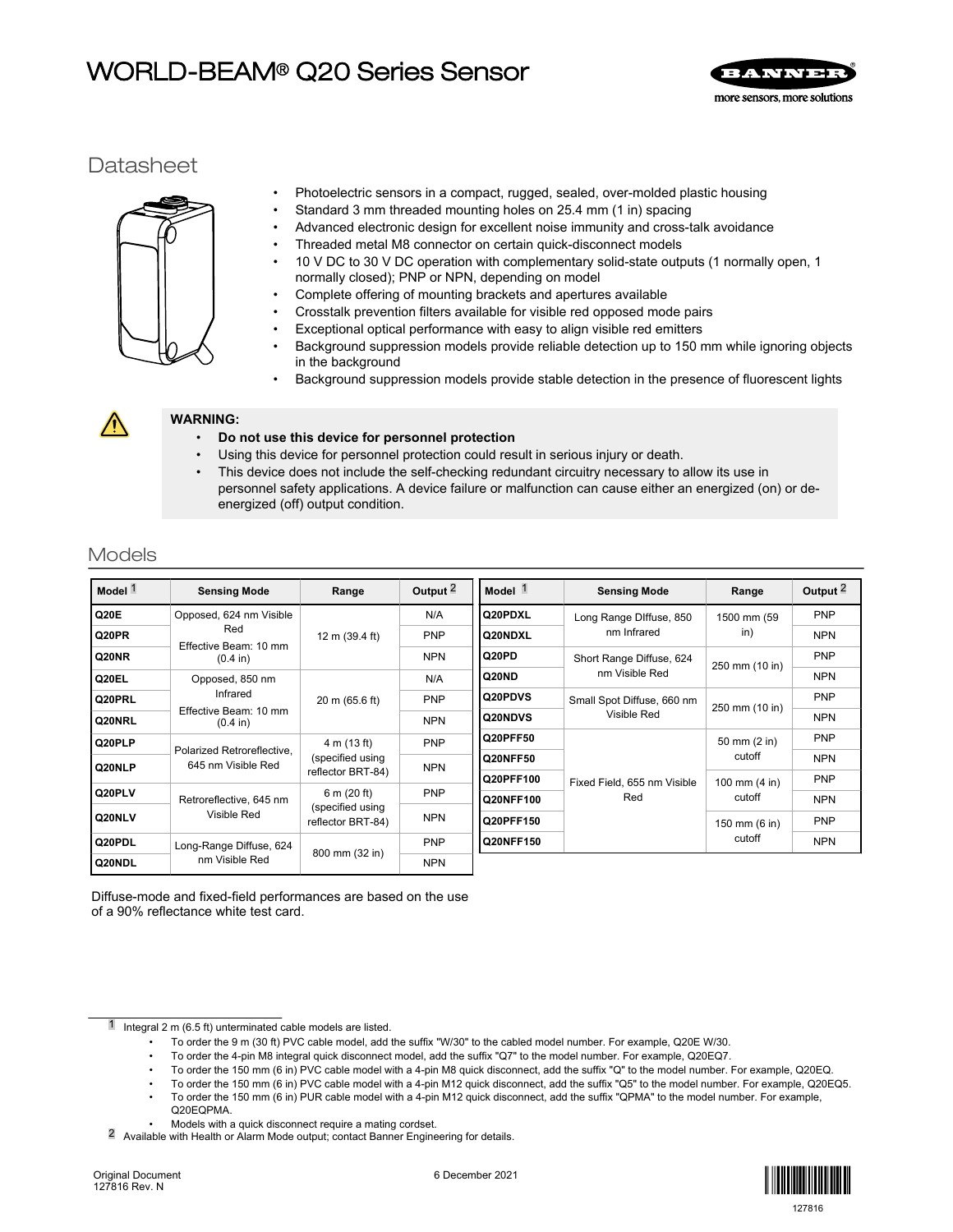### **Overview**

Banner's Q20 family of sensors offers a full complement of sensing modes, with the excellent performance expected of much larger sensors. Their compact plastic housings feature overmolded construction for superior robustness and sealing. Their popular rectangular design is easy to mount into tight spaces; integral threaded mounting holes eliminate the need for separate mounting nuts.

The single-turn Gain potentiometer on most models and bright LEDs (positioned on top of the housing for 360° visibility) provide easy alignment and configuration for reliable sensing.



### (varies with model)

- 1. Output LED
- 2. Power LED
- 3. Single-Turn Gain Potentiometer (Retro and Diffuse models only)

### Wiring Diagrams

Cabled wiring diagrams are shown. Quick disconnect wiring diagrams are functionally identical.

**3**



### Specifications

#### **Supply Voltage**

**Fixed-Field:** 10 V DC to 30 V DC (10% maximum ripple within specified limits) at less than 25 mA, exclusive of load

**All others:** 10 V DC to 30 V DC (10% maximum ripple within specified limits) at less than 18 mA, exclusive of load

### **Supply Protection Circuitry**

Protected against reverse polarity and transient voltages

#### **Repeatability**

Opposed mode: 140 microseconds All other models: 90 microseconds

#### **Construction**

ABS housing; PMMA lenses; PBT Gain Adjuster (Retro and Diffuse models only)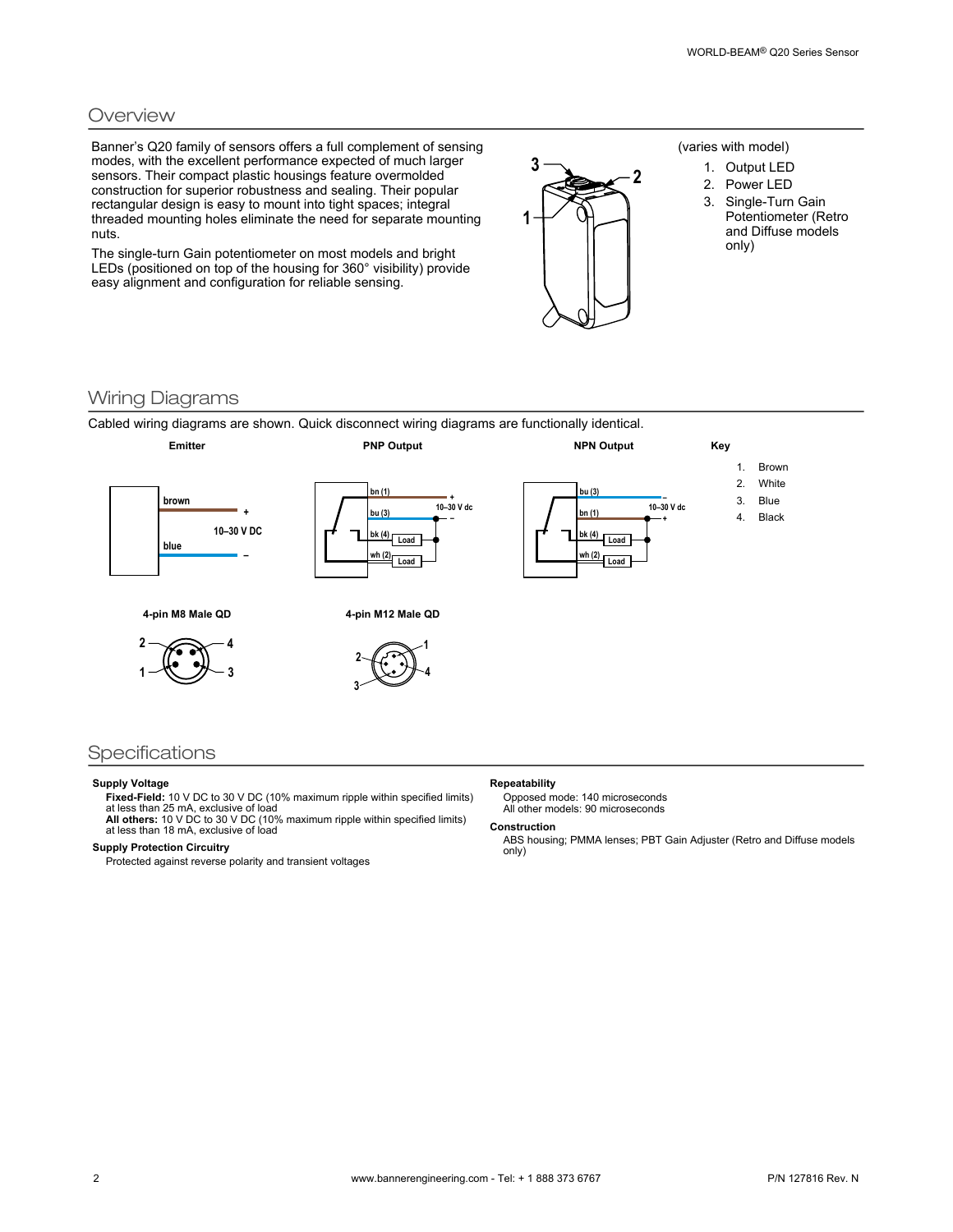### **Output Configuration for Receiver**

100 mA with short circuit protection

OFF-state leakage current:

NPN: < 200 µA sinking (see Application Note 2); PNP: < 10 µA sourcing

ON-state saturation voltage

NPN: < 1.6 V at 100 mA

PNP: < 3.0 V at 100 mA

#### **Output Configuration for all Other Models**

Maximum Current ≤ 100 mA

PNP Output Voltage:

High ≥ Vsupply – Vsaturation

Low ≤ 1 V (≤ 1M Ω)

NPN Output Voltage: High  $\geq$  Vsupply – 1 V ( $\leq$  1M  $\Omega$ )

Low ≤ Vsaturation

Vsaturation ≤ 3 V

#### **Output Response Time**

Opposed mode: 1 millisecond ON/600 microseconds OFF

- All other models: 850 microseconds ON/OFF
- 100 millisecond delay on power-up; outputs do not conduct during this time **Applications Notes**
	- 1. Opposed mode sensor spacing can be reduced by alternating emitters and receivers or by applying cross talk filters (visible red models only)
	- 2. For receiver only: NPN off-state leakage current is <200 µA for load resistances > 3kΩ or optically isolated loads. For load currents of 100 mA, leakage is <1% of load current.

#### **Operating Conditions**

–20 °C to +60 °C (–4 °F to +140 °F)

95% at +50 °C maximum relative humidity (non-condensing)

### **Environmental Rating**

### IP67; NEMA 6

#### **Vibration and Mechanical Shock**

All models meet MIL-STD-202F, Method 201A (Vibration: 10 Hz to 60 Hz<br>maximum, 0.06 inch (1.52 mm) double amplitude, 10G maximum acceleration)<br>requirements. Also meets IEC 60947-5-2 (Shock: 30G 11 ms duration, half<br>sine wav

#### **Certifications**



(Class 2 power supply required)

#### **Connections**

2 m (6.5 ft) or 9 m (30 ft) 4-wire PVC cable, 150 mm (6 in) cable with 4-pin<br>threaded M8 (Q) or M12 (Q5) connector, or 4-pin integral threaded M8<br>connector (Q7), depending on the model ordered

### **Indicators**

Two LED Indicators: Power (green) and Output (amber) Fixed-Field models:

Green on: Power ON

Amber on: Black (LO) wire conducting

All other models:

### Green on: Power ON

Amber on: Black (LO) wire conducting Amber flashing: Marginal excess gain (1 to 1.5×) Black (LO) wire conducting

#### **Adjustments**

**Diffuse, Retroreflective, and Polarized Retroreflective models (only):** Single-turn Sensitivity (Gain) adjustment potentiometer

#### **Required Overcurrent Protection**



**WARNING:** Electrical connections must be made by qualified personnel in accordance with local and national electrical codes and regulations.

Overcurrent protection is required to be provided by end product application per the supplied table.

Overcurrent protection may be provided with external fusing or via Current Limiting, Class 2 Power Supply.

Supply wiring leads < 24 AWG shall not be spliced.

For additional product support, go to www.bannerengineering.com.

| <b>Supply Wiring (AWG)</b> | <b>Required Overcurrent Protection (Amps)</b> |
|----------------------------|-----------------------------------------------|
| 20                         | 5.0                                           |
| 22                         | 3.0                                           |
| 24                         | 2.0                                           |
| 26                         | 1.0                                           |
| 28                         | 0.8                                           |
| 30                         | 0.5                                           |

# Performance Curves



#### **Opposed Mode Models**

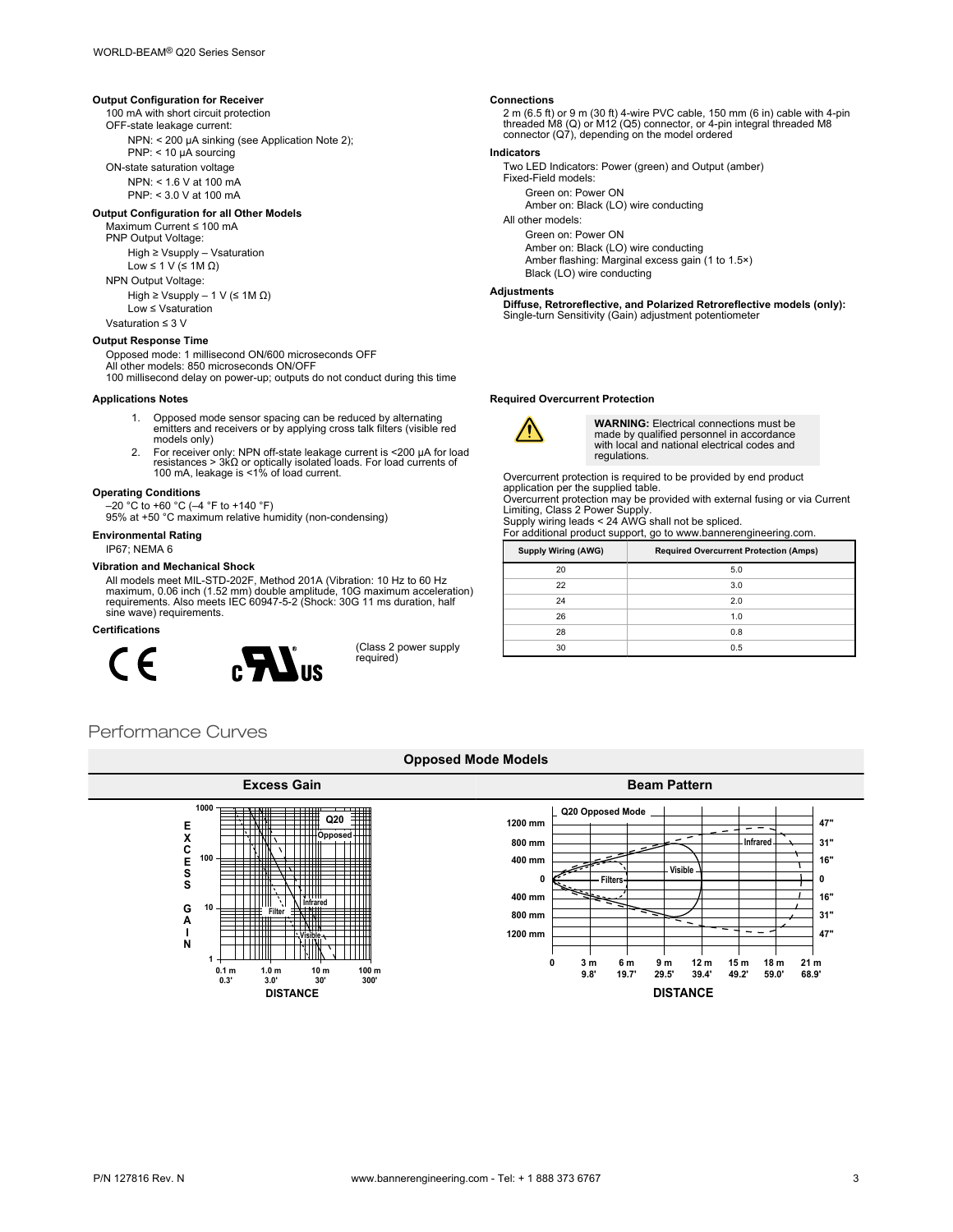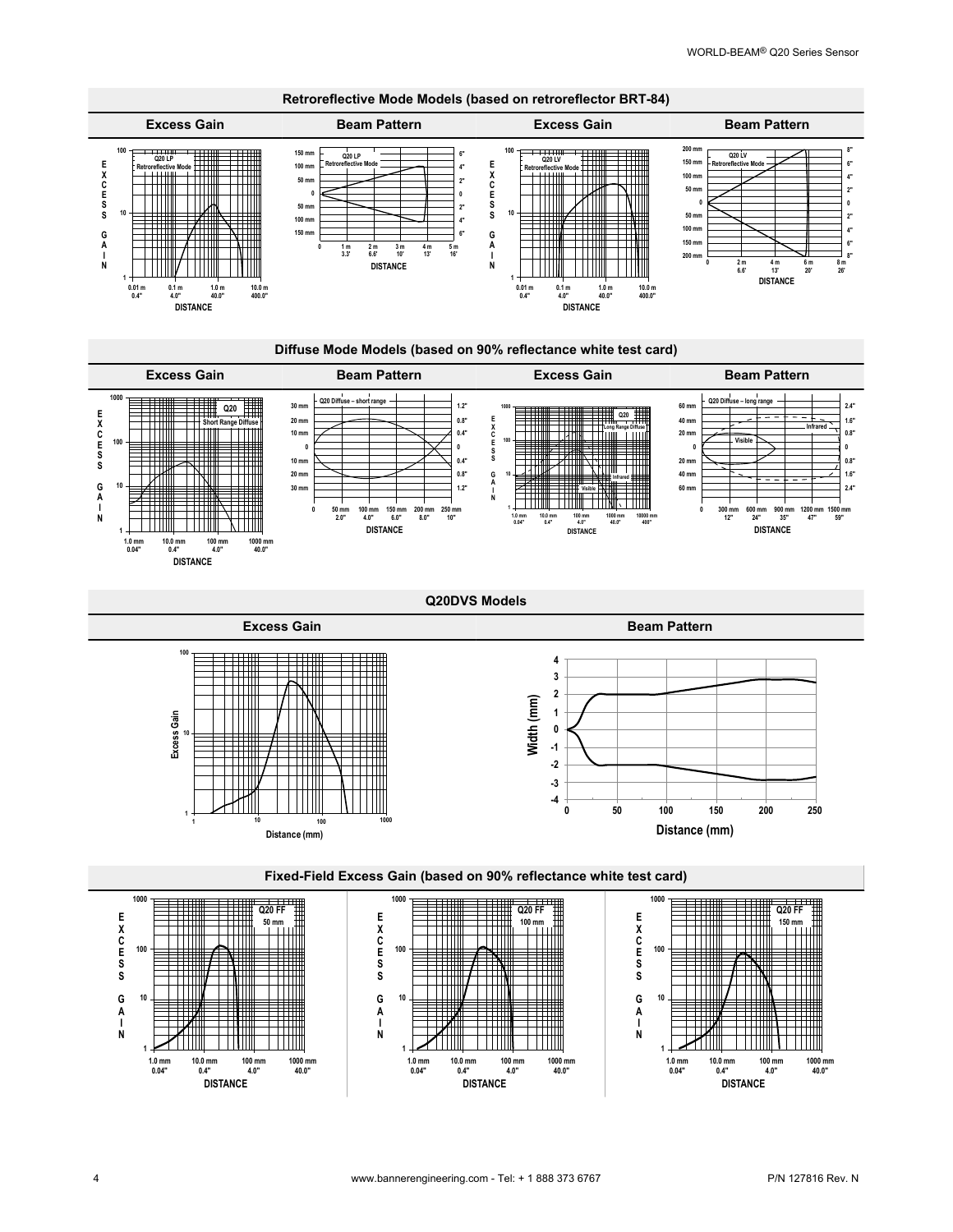### **Fixed-Field Excess Gain (based on 90% reflectance white test card)**

Ø 6 mm spot size at 25 mm Ø 6 mm spot size at 50 mm cutoff **Using 18% gray test card:** cutoff distance will be 95% of value shown **Using 6% black test card:** cutoff distance will be 90% of value shown

Ø 6 mm spot size at 50 mm Ø 6 mm spot size at 100 mm cutoff **Using 18% gray test card:** cutoff distance will be 90% of value shown **Using 6% black test card:** cutoff distance will be 85% of value shown

Ø 6 mm spot size at 75 mm Ø 9 mm spot size at 150 mm cutoff **Using 18% gray test card:** cutoff distance will be 80% of value shown **Using 6% black test card:** cutoff distance will be 70% of value shown

See Accessories on page 5, the Accessories section of the current Banner catalog, or [www.bannerengineering.com](http://www.bannerengineering.com) for complete information.

**Note:** Polarized sensors require corner cube type retroreflective targets only.

### Dimensions

 $\blacksquare$  $\Rightarrow$ 

All measurements are listed in millimeters [inches], unless noted otherwise.



# **Cabled and Pigtail QD Models**

# Accessories

## Mounting Brackets

### **SMBQ20L**

- Sensor vertical base mount
- ±5° tip, ±7° swivel
- Stainless steel



#### **SMBQ20LV**

- Sensor vertical back mount
- $±10°$  tip
- Stainless steel

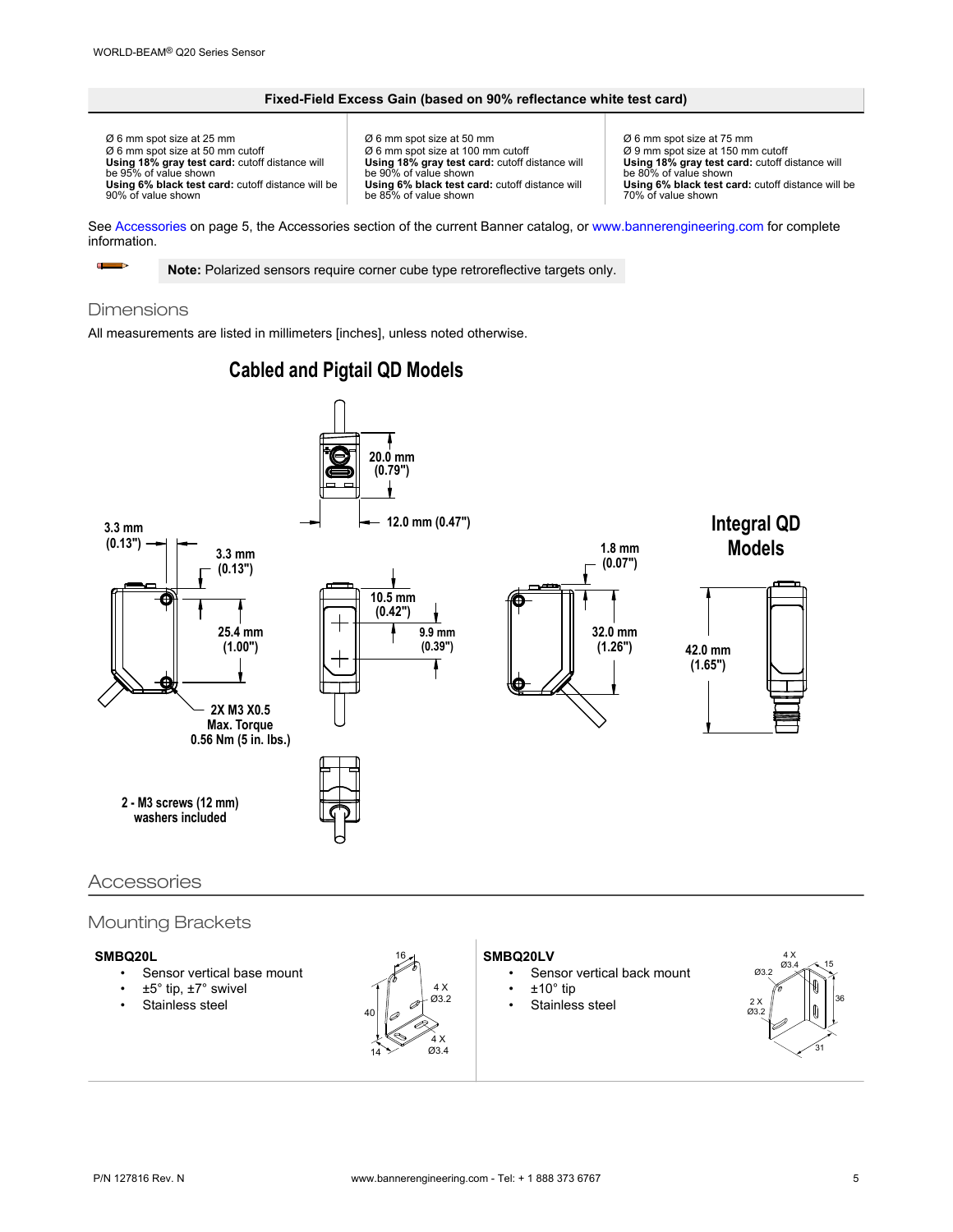### **SMBQ20H**

- Sensor horizontal flange mount
- ±10° swivel
- 



### **SMBQ20U**

- Sensor vertical base mount with protection
- ±22.5° swivel
- Stainless steel



## Cross Talk Prevention Filters

| Model <sup>3</sup> | <b>Description</b>                                                                                                                                                                                                                                                                                                                                  |                                   | Reduced Sensor Range E/R (two<br>apertures used) |                   |
|--------------------|-----------------------------------------------------------------------------------------------------------------------------------------------------------------------------------------------------------------------------------------------------------------------------------------------------------------------------------------------------|-----------------------------------|--------------------------------------------------|-------------------|
| PFQ20-H            |                                                                                                                                                                                                                                                                                                                                                     | Stainless steel (natural color)   |                                                  |                   |
| PFQ20-V            | $\begin{picture}(20,10) \put(0,0){\line(1,0){15}} \put(15,0){\line(1,0){15}} \put(15,0){\line(1,0){15}} \put(15,0){\line(1,0){15}} \put(15,0){\line(1,0){15}} \put(15,0){\line(1,0){15}} \put(15,0){\line(1,0){15}} \put(15,0){\line(1,0){15}} \put(15,0){\line(1,0){15}} \put(15,0){\line(1,0){15}} \put(15,0){\line(1,0){15}} \put(15,0){\line(1$ | Stainless steel (colorized black) | 7.5 mm (0.3 in) dia.                             | $6.0$ m (19.7 ft) |

# Quick-Disconnect (QD) Cordsets

| 4-Pin Threaded M12 Cordsets-Single Ended |                |              |                                                                                                  |                        |                                                                       |  |
|------------------------------------------|----------------|--------------|--------------------------------------------------------------------------------------------------|------------------------|-----------------------------------------------------------------------|--|
| Model                                    | Length         | <b>Style</b> | <b>Dimensions</b>                                                                                | <b>Pinout (Female)</b> |                                                                       |  |
| MQDC-406                                 | 2 m (6.56 ft)  |              | 44 Typ.                                                                                          |                        |                                                                       |  |
| MQDC-415                                 | 5 m (16.4 ft)  | Straight     | M <sub>12</sub> x 1 $-$<br>$0.14.5 -$                                                            |                        |                                                                       |  |
| MQDC-430                                 | 9 m (29.5 ft)  |              |                                                                                                  |                        | $= Brown$<br>$2 =$ White<br>$3 = Blue$<br>$4 = Black$<br>$5 =$ Unused |  |
| MQDC-450                                 | 15 m (49.2 ft) |              |                                                                                                  |                        |                                                                       |  |
| MQDC-406RA                               | 2 m (6.56 ft)  |              | 32 Typ.<br>$[1.26"]$<br>30 Typ.<br>$[1.18"]$<br>$M12 \times 1$ –<br>ø 14.5 [0.57"] $\rightarrow$ |                        |                                                                       |  |
| MQDC-415RA                               | 5 m (16.4 ft)  |              |                                                                                                  |                        |                                                                       |  |
| MQDC-430RA                               | 9 m (29.5 ft)  |              |                                                                                                  |                        |                                                                       |  |
| MQDC-450RA                               | 15 m (49.2 ft) | Right-Angle  |                                                                                                  |                        |                                                                       |  |

| 4-Pin Snap-on M8 Cordsets-Single Ended |                            |              |                                                                         |   |                                                         |  |
|----------------------------------------|----------------------------|--------------|-------------------------------------------------------------------------|---|---------------------------------------------------------|--|
| Model                                  | Length                     | <b>Style</b> | <b>Dimensions</b>                                                       |   | <b>Pinout (Female)</b>                                  |  |
| <b>PKG4-2</b>                          | $2.03 \text{ m}$ (6.66 ft) | Straight     | $\leftarrow$ 32 Typ. $\leftarrow$<br>圌<br>ø 9.0                         | о |                                                         |  |
| <b>PKW4Z-2</b>                         | 2 m (6.56 ft)              | Right-Angle  | $\leftarrow$ 29 Typ. $\rightarrow$<br>I<br>目<br>15 Typ.<br>$0.9 -$<br>⊢ |   | $1 = Brown$<br>$2 =$ White<br>$3 = Blue$<br>$4 = Black$ |  |

<sup>3</sup> For visible red models only. The "H" and "V" in the model numbers refer to the polarization of the filter material. Since they are visually identical, the "H" models have been left the natural stainless steel and the "V" models have been colored black.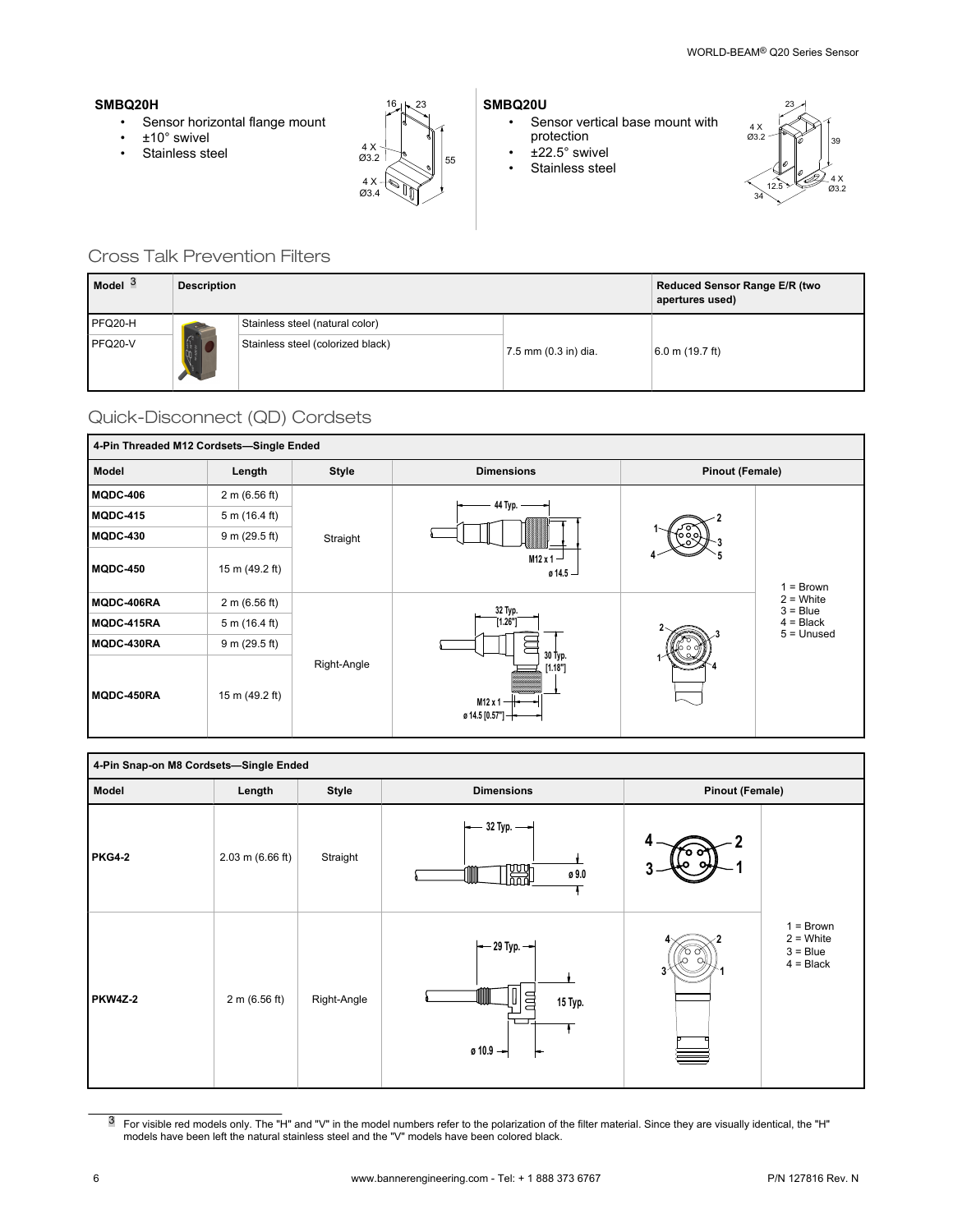| 4-Pin Threaded M8 Cordsets-Single Ended |                    |              |                                    |                        |                                                     |  |
|-----------------------------------------|--------------------|--------------|------------------------------------|------------------------|-----------------------------------------------------|--|
| Model                                   | Length             | <b>Style</b> | <b>Dimensions</b>                  | <b>Pinout (Female)</b> |                                                     |  |
| <b>PKG4M-2</b>                          | $2.04$ m (6.68 ft) |              |                                    | o                      |                                                     |  |
| PKG4M-5                                 | 5 m (16.4 ft)      |              | $-35$ Typ. $-$                     |                        |                                                     |  |
| PKG4M-9                                 | $9.04$ m (29.6 ft) | Straight     | ø 9.5<br>lhnnl<br>$-$ M8 x 1       |                        | = Brown<br>$2 =$ White<br>$3 = Blue$<br>$4 = Black$ |  |
| <b>PKW4M-2</b>                          | 2 m (6.56 ft)      |              |                                    |                        |                                                     |  |
| PKW4M-5                                 | 5 m (16.4 ft)      |              | $\leftarrow$ 28 Typ. $\rightarrow$ |                        |                                                     |  |
| PKW4M-9                                 | 9 m (29.5 ft)      | Right Angle  | 20 Typ.<br>M8 x 1<br>0.5           |                        |                                                     |  |

### Apertures

| <b>Model</b>    |                           | <b>Reduced Sensor Range</b><br>E/R (two apertures<br>used) | <b>Reduced Sensor Range</b><br>EL/RL (two apertures<br>used) | <b>Description</b> |
|-----------------|---------------------------|------------------------------------------------------------|--------------------------------------------------------------|--------------------|
|                 |                           |                                                            |                                                              |                    |
| APQ20-0.5       | 0.5 mm (0.02") dia.       | $0.10$ m $(0.33$ ft)                                       | $0.18$ m $(0.6$ ft)                                          |                    |
| <b>APQ20-1</b>  | 1 mm (0.04") dia.         | $0.35$ m $(1.14$ ft)                                       | $0.66$ m $(2.1$ ft)                                          |                    |
| APQ20-2         | 2 mm (0.08") dia.         | $1.5$ m $(4.9$ ft)                                         | 2.9 m (9.5 ft)                                               | $\circ$<br>$\circ$ |
|                 |                           | <b>Vertical Slot</b>                                       |                                                              |                    |
| APQ20-0.5V      | 0.5 mm (0.02") dia.       | 1.4 m $(4.6 \text{ ft})$                                   | 2.3 m (7.5 ft)                                               |                    |
| <b>APQ20-1V</b> | 1 mm (0.04") dia.         | $2.8 \text{ m} (9.2 \text{ ft})$                           | 4.8 m (15.7 ft)                                              |                    |
| <b>APQ20-2V</b> | 2 mm (0.08") dia.         | 5.8 m (19.0 ft)                                            | $8.6$ m (28.2 ft)                                            |                    |
| APK-Q20         | Includes two of each type |                                                            |                                                              |                    |

### Banner Engineering Corp. Limited Warranty

Banner Engineering Corp. warrants its products to be free from defects in material and workmanship for one year following the date of shipment. Banner Engineering Corp. will repair or<br>replace, free of charge, any product o cover damage or liability for misuse, abuse, or the improper application or installation of the Banner product.

THIS LIMITED WARRANTY IS EXCLUSIVE AND IN LIEU OF ALL OTHER WARRANTIES WHETHER EXPRESS OR IMPLIED (INCLUDING, WITHOUT LIMITATION, ANY<br>WARRANTY OF MERCHANTABILITY OR FITNESS FOR A PARTICULAR PURPOSE), AND WHETHER ARISING UN **TRADE USAGE.**

This Warranty is exclusive and limited to repair or, at the discretion of Banner Engineering Corp., replacement. IN NO EVENT SHALL BANNER ENGINEERING CORP. BE LIABLE TO<br>BUYER OR ANY OTHER PERSON OR ENTITY FOR ANY EXTRA COS

Banner Engineering Corp. reserves the right to change, modify or improve the design of the product without assuming any obligations or liabilities relating to any product previously<br>manufactured by Banner Engineering Corp. product is identified as not intended for such purposes will void the product warranty. Any modifications to this product without prior express approval by Banner Engineering Corp will void<br>the product warranties. All spec [www.bannerengineering.com](http://www.bannerengineering.com).

For patent information, see [www.bannerengineering.com/patents](http://www.bannerengineering.com/patents).